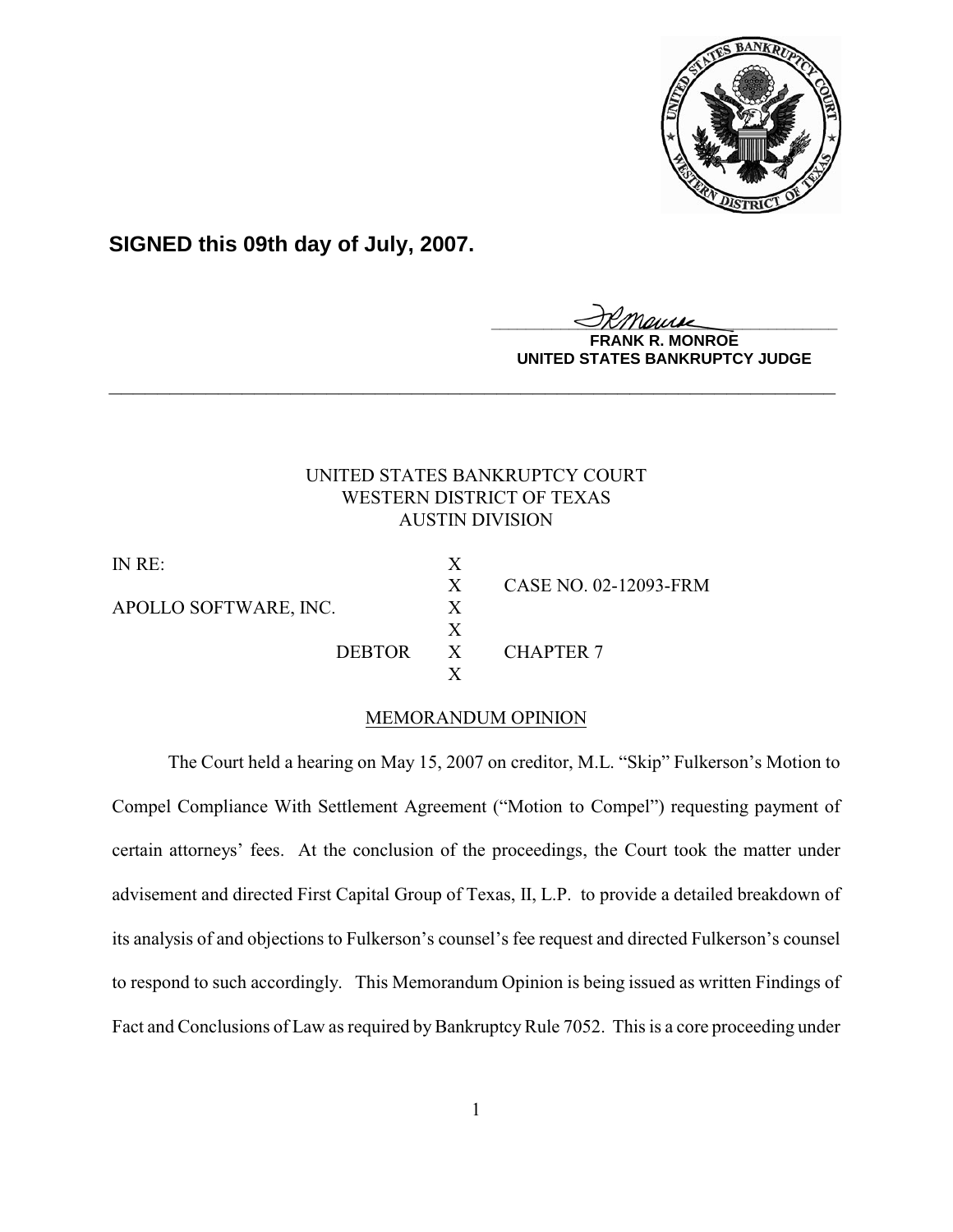28 U.S.C. §157(b)(2)(A) as it deals with the administration of this estate. As such it is a matter which arises under Title 11. Accordingly, this Court has jurisdiction to enter a final order on all issues under 28 U.S.C. §1334(a) and (b), 28 U.S.C. §151, 28 U.S.C. §157(a) and (b)(1) and the Standing Order of Reference from the United States District Court for the Western District of Texas.

#### Findings of Fact

#### Background

Apollo Software, Inc. ("Debtor") filed a voluntary petition under Chapter 11 of Title 11 of the United States Code (the "Bankruptcy Code") on May 31, 2002. First Capital Group of Texas, II, L.P. ("First Capital") and M.L. Fulkerson ("Fulkerson") asserted competing secured creditor status against certain assets of the Debtor. On June 13, 2002 Debtor filed its Motion to Sell Assets Free and Clear of Liens and Claims and to Assume and Assign Leases. Debtor filed an Amendment to this Sale Motion on July 11, 2002. The Court entered an Order Authorizing and Approving Debtor's Amended Motion to Sell Substantially All of the Assets of the Debtor Free and Clear of Liens on July 25, 2002. In exchange for the assets sold, the Debtor received a promissory note in the original principal amount of \$1,950,000.00 (the "Note") payable by EDOC Technologies and ImageTek, Inc. (collectively referred to herein as "ImageTek"). Pursuant to the sale Order, all liens asserted against Debtor's assets were transferred to the Note in order of lien priority which was to be determined by the Court at a later date.

The Court appointed a Chapter 11 Trustee upon Fulkerson's Motion to Appoint Trustee on August 6, 2002. The Chapter 11 Trustee proposed a plan which was denied confirmation. The Court then entered an Order converting the case to a Chapter 7 on December 11, 2002. Marsha Milligan was appointed Chapter 7 Trustee.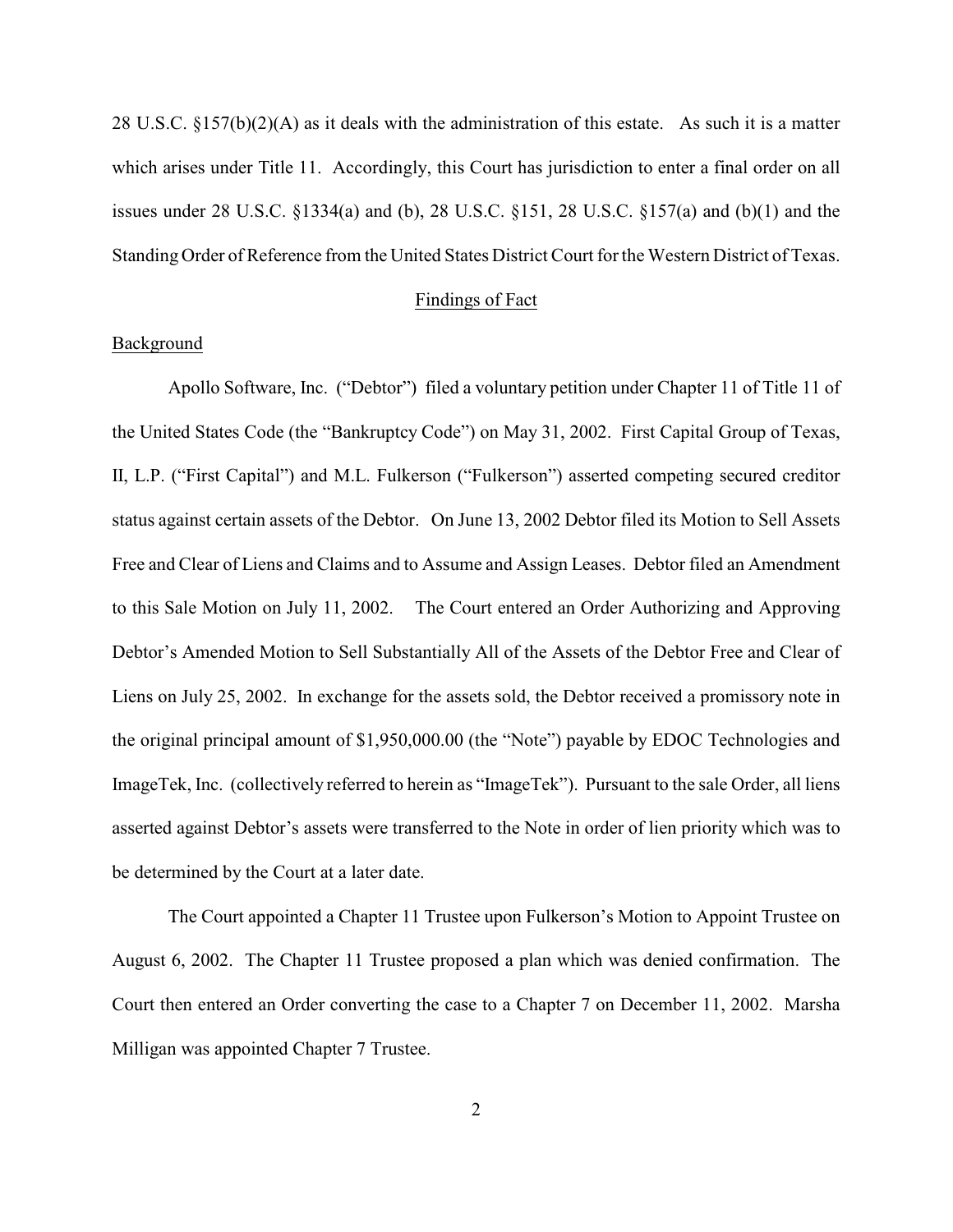ImageTek failed to make payments as required on the Note. The Court determined the Note to be in default at a status hearing held March 23, 2004. At such hearing, the Chapter 7 Trustee agreed to attempt to negotiate a work-out of the Note with ImageTek and Debtor's principal creditors, First Capital and Fulkerson.

The Chapter 7 Trustee, Fulkerson and First Capital attempted to negotiate a settlement with ImageTek in connection with the Note beginning in early June, 2004. Although Fulkerson and First Capital asserted secured claims against the Debtor with competing lien claims against certain assets, the parties attempted to work together to project a united front for purposes of securing payment of the Note.

 However, it was not until December 8, 2005 that Fulkerson, First Capital and the Chapter 7 Trustee filed a Joint Motion for Approval of Compromise of Controversies (the "Global Settlement Agreement") seeking authorization for a compromise of all matters at issue between the three parties. The Court approved the Global Settlement Agreement by order entered December 21, 2005. Included within the Global Settlement Agreement was a process for collection or compromise of the Note, an allocation of Note payments between the parties and an agreement that Fulkerson and First Capital could seek reimbursement of "reasonable attorneys fees incurred by each in litigation to collect on the promissory note or to enforce any settlement with ImageTek and Edoc." Global Settlement Agreement ¶4.b.i.

Pursuant to the Global Settlement Agreement, the Chapter 7 Trustee, Fulkerson and First Capital made one final offer to work out a payment on the Note with ImageTek. ImageTek rejected the offer. Then as required by the Global Settlement Agreement, the Chapter 7 Trustee, Fulkerson and First Capital filed suit on the Note in an adversary proceeding in this Court, Adv. No. 06-1079.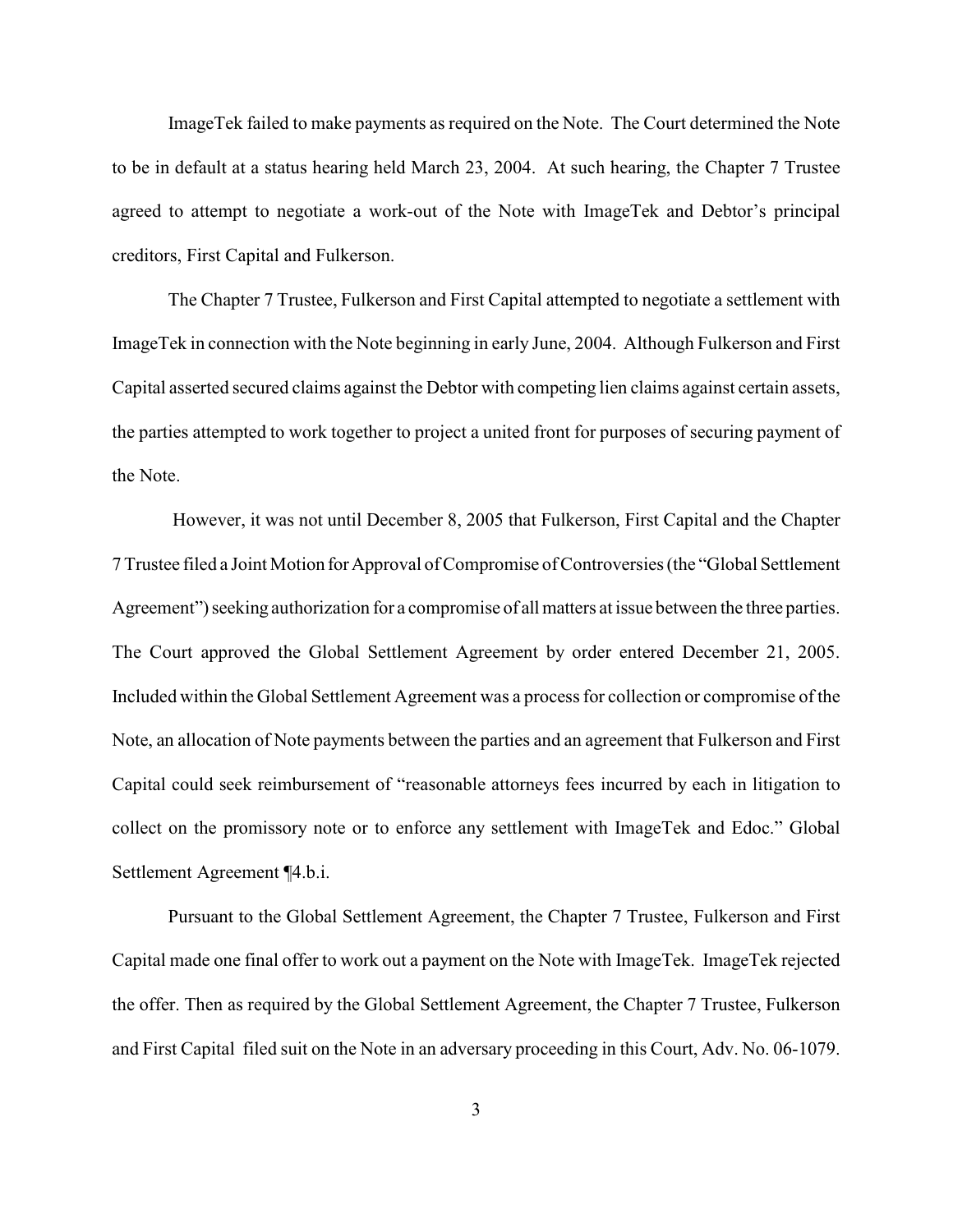ImageTek answered and asserted a counterclaim against the Debtor's estate and First Capital. Plaintiffs filed a motion for summary judgment. Immediately, prior to the hearing on this motion, ImageTek and Edoc filed petitions for reorganization under Chapter 11 of the Bankruptcy Code in Waco, Texas. Ultimately, the Chapter 7 Trustee, Fulkerson and First Capital settled their dispute with ImageTek and negotiated a compromise of the Note. On February 16, 2007, the Chapter 7 Trustee, Fulkerson, First Capital and ImageTek agreed to a modification of the Note. This transaction closed on April 13, 2007, and the Chapter 7 Trustee currently holds in excess of \$100,000.00 that the estate is entitled to receive under the Global Settlement Agreement. Fulkerson negotiated an additional \$20,000.00 payment from ImageTek outside the provisions of the Global Settlement Agreement.

### The Dispute

Fulkerson's counsel has requested payment of his attorney's fees and costs in connection with this matter pursuant to  $\P$  4.b.i of the Global Settlement Agreement as reasonable fees incurred by him in litigation to collect on the Note. First Capital claims that Fulkerson's counsel is only entitled to reimbursement with respect to actual fees expended in pursuing collection of the Note through the adversary proceeding that was filed in this Court. First Capital argues that any services Fulkerson's attorney rendered in ImageTek's bankruptcy and any fees incurred in settlement negotiations are not reimburseable as they are not fees incurred in litigation to collect on the Note.

 Fulkerson's counsel initially requested payment of his fees based on 226.80 hours at an hourly rate of \$325.00 for a total fee requested of \$72,075.00. This amount actually includes 218.7 hours of attorney time at \$325.00 per hour, 7.8 hours of paralegal time at \$125.00 and .3 hours of paralegal time at \$75.00 per hour. Attached as Exhibit 2 to the Motion to Compel are Fulkerson's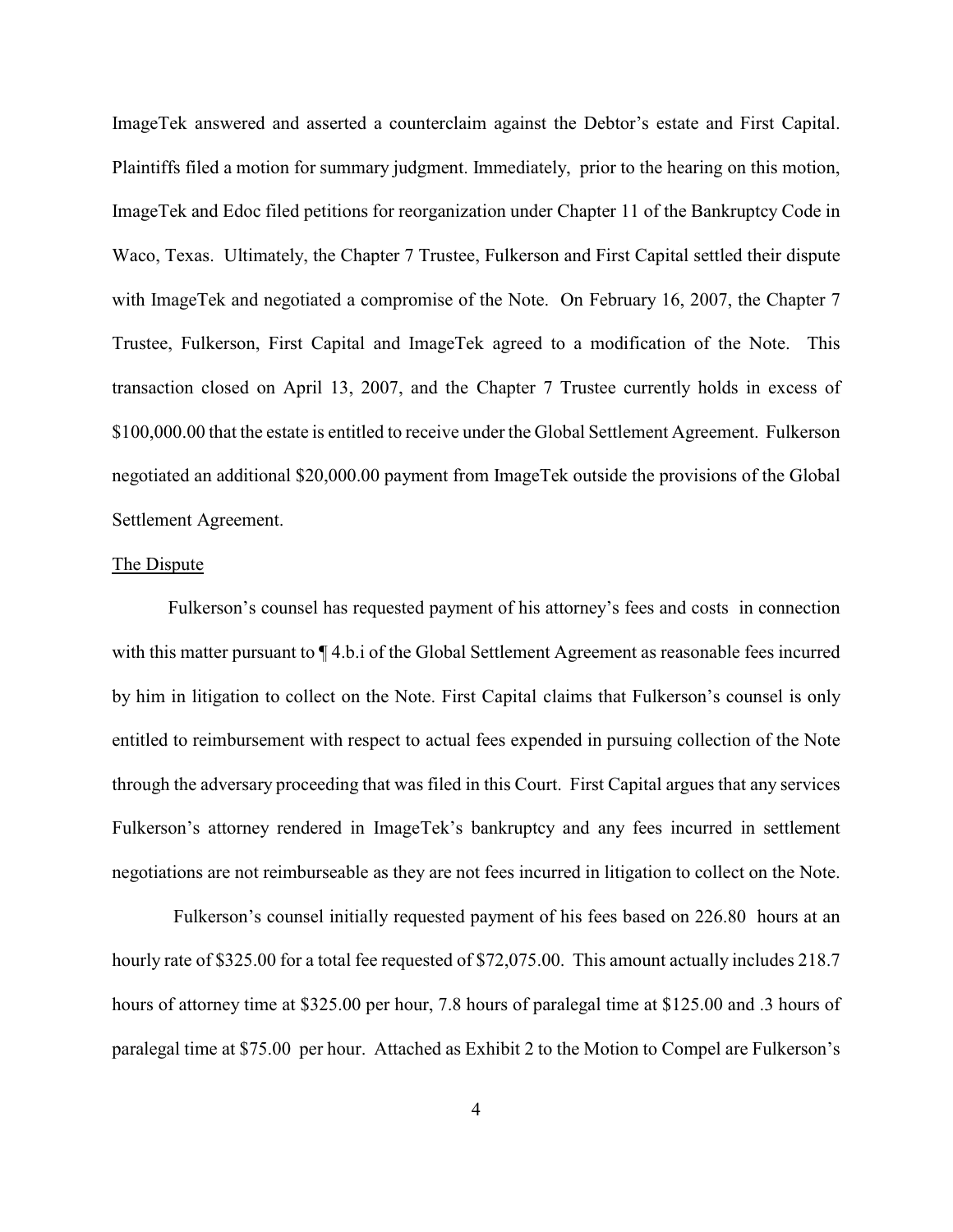counsel's time records which list the date, person working on file, hours, amount and description of work. The records, however, are not organized by specific work related matters, i.e. adversary proceeding, bankruptcy litigation, settlement negotiations.

 In his Motion to Compel, Fulkerson's counsel reduced the amount of hours in his fee request by 24 hours of attorney time or \$7,800.00 (24 hours x  $$325.00$ )<sup>1</sup> and noted the hours he deleted in his Exhibit 2 to the Motion to Compel. His new fee request was \$64,910.00. However, if you take the original request of \$72,075.00 less the \$7,800.00 it equals \$64,275.00. Instead, Fulkerson's counsel calculates  $$64,910.00$  in his Motion to Compel as the reduced fee requested.<sup>2</sup> It may be that counsel took the 202.8 hours and multiplied it by \$325.00. However, that amount would be \$65,910.00 not \$64,910.00 and such amount would not account for the lesser charges of the paralegals.

After the hearing, the Court requested that First Capital file a supplemental pleading designating the billable entries and amounts that it believed were reimburseable to Fulkerson's counsel in connection with the Global Settlement Agreement. Fulkerson's counsel would then have an opportunity to respond to this pleading as to why he was entitled to additional amounts.

 First Capital filed its Supplemental Response to Fulkerson's Motion to Compel Compliance with Settlement Agreement ("Supplemental Response") which separates Fulkerson's counsel's time entries and billable amounts into three categories: "Suit on Note"–53.40 hours totalling \$17,355.00, "ImageTek Bankruptcy" –110.10 hours totalling \$34,147.50 and "Settlement" –63.30 hours totalling

 $1$ It does not appear that this 24 hours included any paralegal fees and therefore would be calculated at Fulkerson's counsel's hourly rate of \$325.00.

 $^{2}$ Fulkerson's counsel appears to have taken the 202.8 hours remaining after the 24 hour reduction and mulitiplied by \$325.00. This equals \$65,910.00 and not \$64,910.00. Anyway you look at it, the Court is not sure where the numbers come from.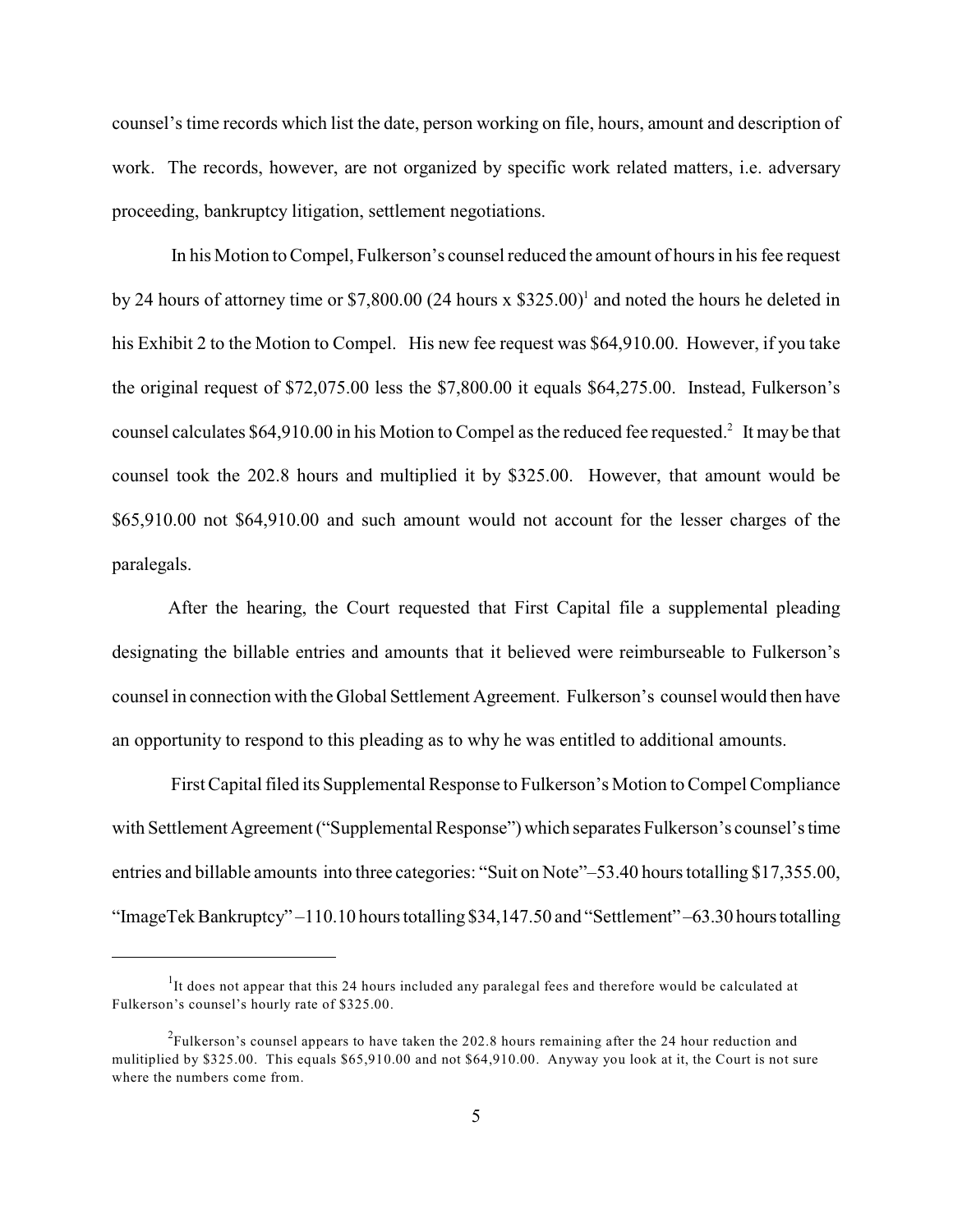\$20,572.60. Unfortunately, this Supplemental Response does not account for the 24 hour reduction made by Fulkerson's counsel in his Motion to Compel. It addresses the full 226.80 hours originally requested instead of the 202.8 hours.

In his Verified Response, Fulkerson's counsel reduced his fee request again to \$62,608.00 with costs expended of \$680.26. Fulkerson's counsel indicates that these reductions were all made from the 110.1 hours and corresponding amount of \$34,147.50 shown for "ImageTek Bankruptcy" in the Supplemental Response. From the 110.1 hours, Fulkerson's counsel deletes 8.1 hours of legal assistant time  $(8.1 \times $125.00 \text{ equals } $1,012.50)$  which was incorrectly calculated<sup>3</sup> and 4.1 hours of attorney time (4.1 x \$325.00 equals \$1,332.50). These deductions reduce the amount in dispute on Exhibit. B of the Supplemental Response to 97.9 hours (110.1 - 12.2) and \$31,802.50 (\$34,147.50- \$2,345.00). But if you take the \$2,345.00 and subtract it from the \$64,910.00 request in the Motion to Compel you have \$62,565.00 and not the \$62,608.00 now requested in Fulkerson's counsel's Verified Response.

Needless to say none of the calculations are accurate except the initial request of \$72,075.00. And, this Court does not have the time to recalculate attorney's fees on behalf of Fulkerson's counsel nor to determine where the 24 hours of reduction would be in the Exhibits to the Supplemental Response. As such, the Court will use the numbers set out in the Supplemental Response and Fulkerson's Verified Reply to calculate the attorneys' fees that are reimburseable pursuant to the Global Settlement Agreement.

 $3$ This is actually 7.8 hours of paralegal time at \$125.00 per hour and .3 hours of paralegal time at \$75.00 per hour which would add to \$997.50 and not \$1,012.50.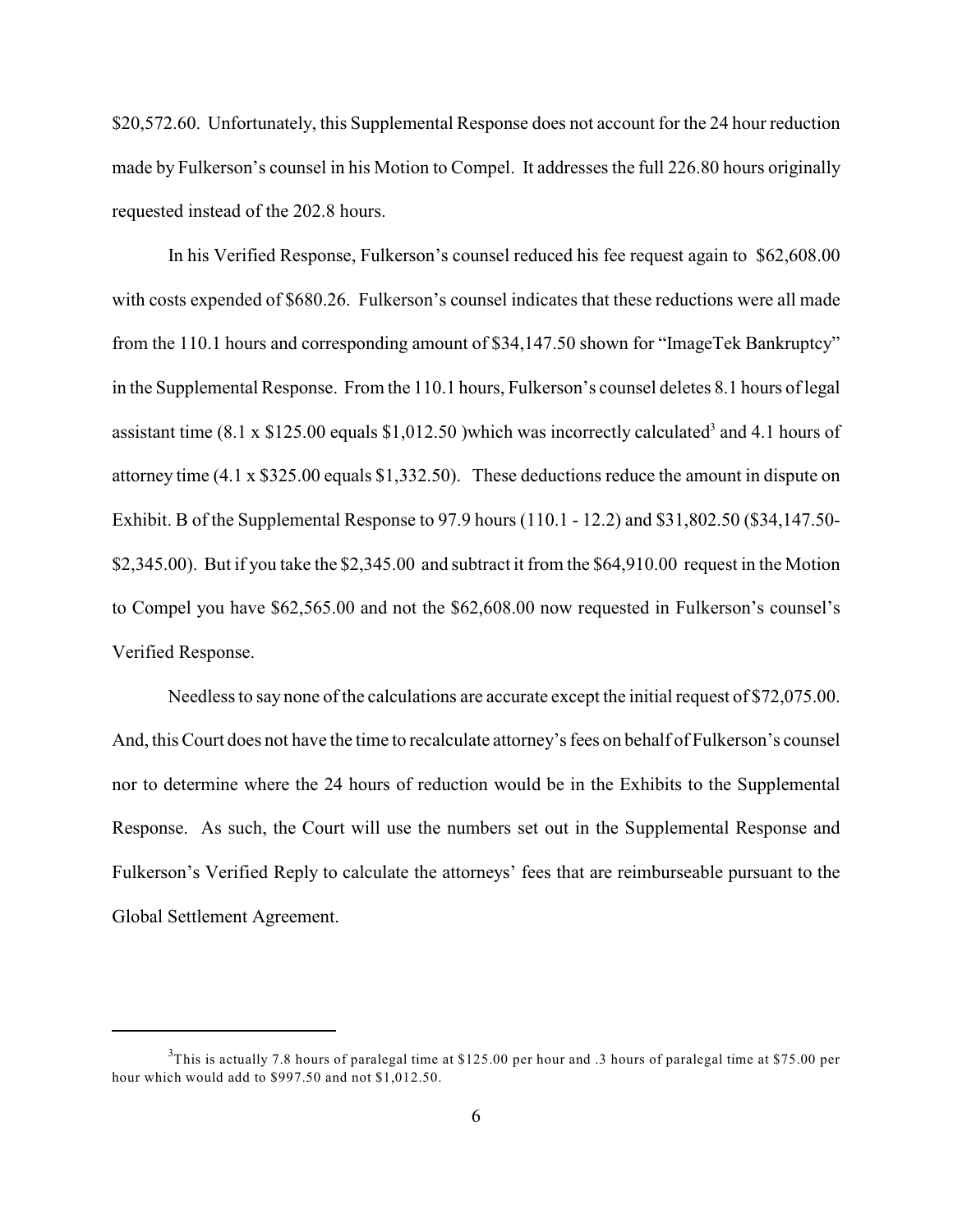Of the \$62,608.00 fee request, First Capital concedes that \$17,355.00 was incurred in litigation with respect to collection of the Note. What remains in contest is what funds should be used to pay this \$17,355.00 and whether the remaining \$45,253.00 of Fulkerson's fee request should even be allowed. First Capital claims that should any fees be awarded they should be paid from the additional \$20,000.00 received by Fulkerson from ImageTek which amount was negotiated solely by Fulkerson and solely for his benefit outside the settlement agreement reached by First Capital, Fulkerson, the Chapter 7 Trustee and ImageTek.

 First Capital asserts that Fulkerson's overall conduct throughout the Debtor's bankruptcy proceeding delayed the sale of Apollo's assets to ImageTek and at a minimum thwarted an expeditious resolution with ImageTek when ImageTek failed to pay on the Note. The settlement on the Note ultimately agreed to by Fulkerson, First Capital and the Chapter 7 Trustee in February, 2007 is actually for less consideration than some of the original offers made by ImageTek in 2004. First Capital again claims that there would be no fees to reimburse had Fulkerson been more willing to negotiate when the initial settlement negotiations were taking place.

 First Capital also argues that a majority of the attorneys' fees were not incurred "in litigation to collect on the promissory note or to enforce any settlement with ImageTek," and therefore cannot be reimbursed from settlement proceeds pursuant to theGlobal Settlement Agreement. First Capital claims these fees were neither authorized nor reasonable. Fulkerson's counsel spent significant hours and incurred substantial fees in connection with Imagetek's bankruptcy proceeding. First Capital claims that Fulkerson's counsel was never authorized to appear on behalf of the estate in ImageTek's bankruptcy, and therefore, the fees must be denied. Fulkerson's counsel also seeks reimbursement for legal services in connection with settlement negotiations with ImageTek–time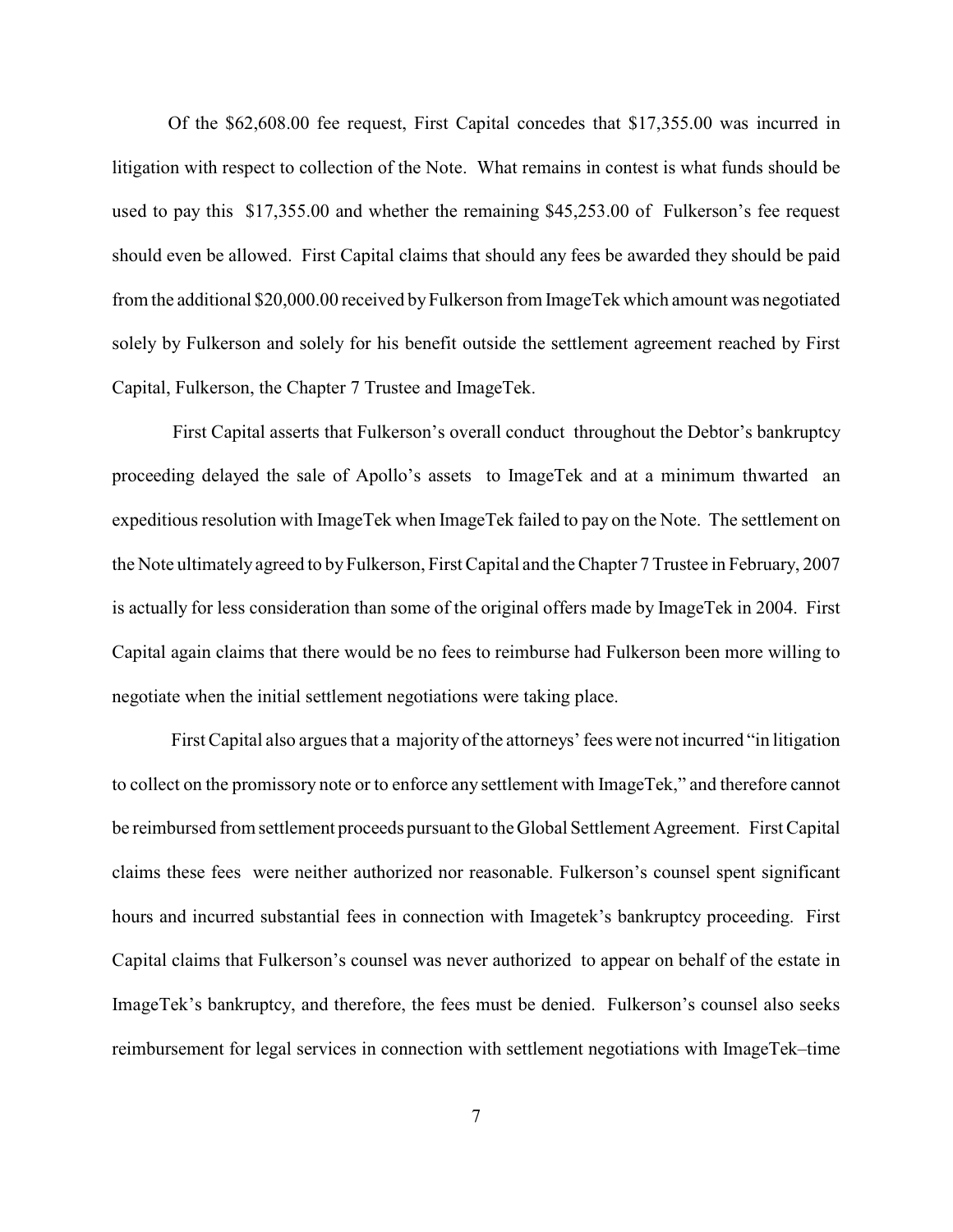First Capital claims served no creditor's interest but Fulkerson's.

First Capital request that the Court deny in full the attorneys' fees requested unless such are paid from the additional \$20,000.00 consideration extracted by Fulkerson outside the settlement agreement between the Chapter 7 Trustee, First Capital, Fulkerson and ImageTek.

Additionally, First Capital requests that the Court allow reimbursement of its attorneys' fees in the amount of \$9,148.60 and deny the reimbursement of IRS charges as required in the Global Settlement Agreement unless adequately proven by Fulkerson and Mr. Ferris.

#### Issue Presented

To what amount of attorneys' fees, if any, is Fulkerson's counsel entitled?

### Conclusions of Law

Prior to entering the Global Settlement Agreement, the Chapter 7 Trustee, Fulkerson and First Capital attempted to negotiate a settlement on the Note with ImageTek. Whether there should have been a settlement at that time, this Court has no idea. What we do know is that during these settlement negotiations, the Chapter 7 Trustee, Fulkerson and First Capital entered into the Global Settlement Agreement to resolve disputes between them. The Global Settlement Agreement provided for certain payment allocations to be made between the parties in the event the Note was ultimately collected or settled. The Global Settlement Agreement also required that a final settlement offer be made to ImageTek/Edoc and if rejected, the parties were to proceed with an adversary proceeding in Debtor's bankruptcy to collect on the Note. See ¶3.b. and ¶3.c. The Global Settlement Agreement also required in ¶3.a that the Chapter 7 Trustee, Fulkerson and First Capital unanimously agree on any future settlement.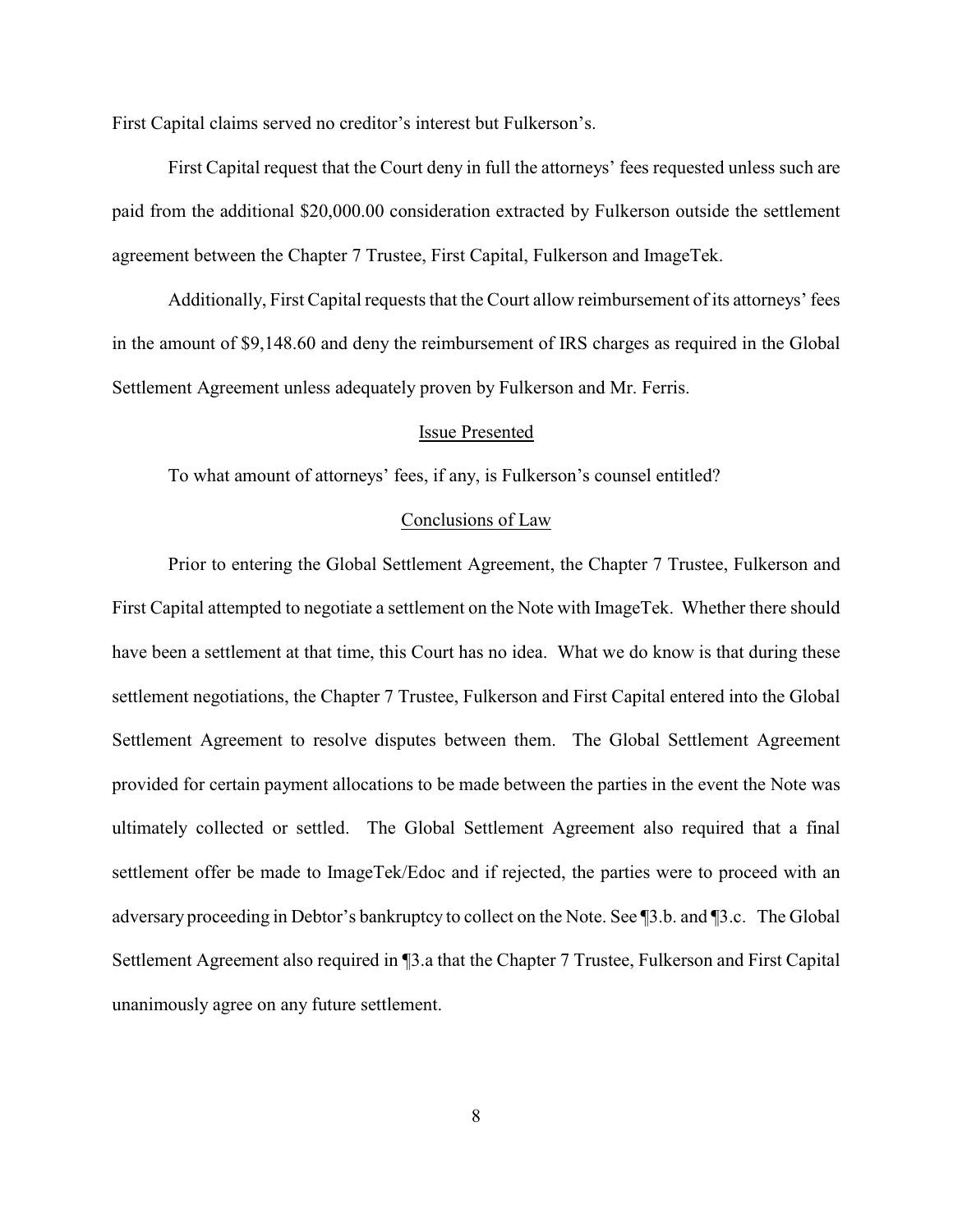ImageTek rejected the settlement offer made in connection with the Global Settlement Agreement. Fulkerson's counsel was then asked to take the lead in the adversary proceeding to collect the Note. He was the primary author of the complaint. He also prepared a reply to ImageTek's counterclaim, motions to dismiss and for summary judgment. These are all actions taken in furtherance of collection of the Note and should be compensated.

First Capital agrees that \$17,355.00 spent in connection with the collection of the Note in the adversary proceeding is reimbursable. What First Capital argues is that it should be reimburseable from the additional \$20,000.00 Fulkerson received outside the actual settlement with ImageTek. The Court does not agree. First Capital executed a Global Settlement Agreement on December 6, 2005 wherein First Capital agreed that amounts collected on the Note would be used to pay the reasonable costs of suit advanced by each party and reasonable attorneys fees incurred by each in litigation to collect on the Note. The fact that Fulkerson's counsel negotiated an additional \$20,000.00 for his client outside the Global Settlement Agreement makes no difference. First Capital is bound by the contractual provisions of the Global Settlement Agreement, and Fulkerson's counsel is entitled to be reimbursed the \$17,355.00 spent in litigation over collection of the Note as First Capital agrees that this amount was spent in collection of the Note and such amount, based on the description of services provided, appears reasonable to the Court.

Further, Fulkerson's counsel is entitled to reimbursement for the reasonable amount of fees incurred in the ImageTek and Edoc bankruptcies. Prior to the hearing on the motion for summary judgment in the adversary proceeding attempting to collect on the Note, ImageTek and Edoc filed for Chapter 11 bankruptcy in the Waco Division of the United States Bankruptcy Court automatically staying such adversary proceeding in the Debtor's bankruptcy. First Capital claims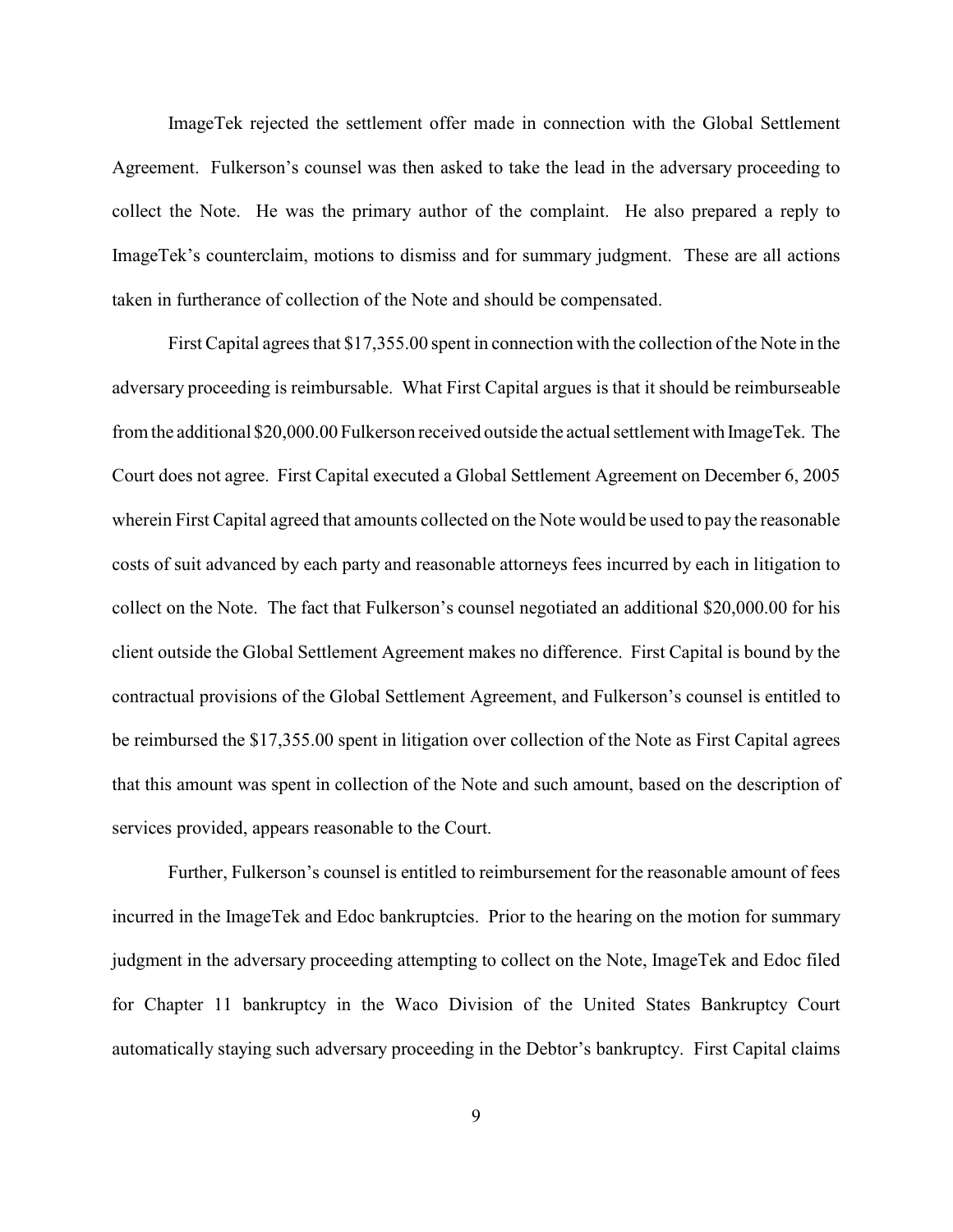that Fulkerson's counsel was never authorized by the bankruptcy court in Waco to appear on behalf of the estate.

However, nothing in the Global Settlement Agreement prevented Fulkerson on behalf of all three parties from pursuing collection of the Note in the Waco bankruptcy court. The Global Settlement Agreement does not limit collection efforts to only the adversary proceeding instituted in the Austin bankruptcy court. It provides for "litigation to collect on the promissory note". Once ImageTek and Edoc filed for bankruptcy, it was absolutely necessary for someone to pursue and protect the interest of those who were to be paid by collection of the Note. There was no other way but for Fulkerson's counsel to appear in ImageTek's bankruptcy proceeding and to attempt to obtain payment. The Chapter 7 Trustee had a limited interest in actively pursuing collection on behalf of the Apollo bankruptcy estate as it was to receive only a small payment if the Note was collected.<sup>4</sup>

Fulkerson's counsel once again took the lead in overseeing ImageTek's Chapter 11. And, it appears there was initially no objection by First Capital. In fact, such action appears to be well within normal collections activities one would have expected Fulkerson's counsel to take. He, along with Mr. Roberts, the Chapter 7 Trustee counsel, reviewed ImageTek's Motion for Authority to Use Cash Collateral which required investigation and review of ImageTek's financials. The detailed review of the financials revealed several categories of overstated expenses on ImageTek's budget which were addressed and corrected pursuant to the Final Order on Cash Collateral. He attended the First Meeting of Creditors and questioned deficiencies in ImageTek's Schedules and SOFA's which led to necessary amendments of those documents. He reviewed operating records and prepared

 $<sup>4</sup>$ The Note remained in the Trustee's name but was subject to assignment upon request to First Capital</sup> (80%) and Fulkerson (20%). First Capital and Fulkerson filed claims in both bankruptcies.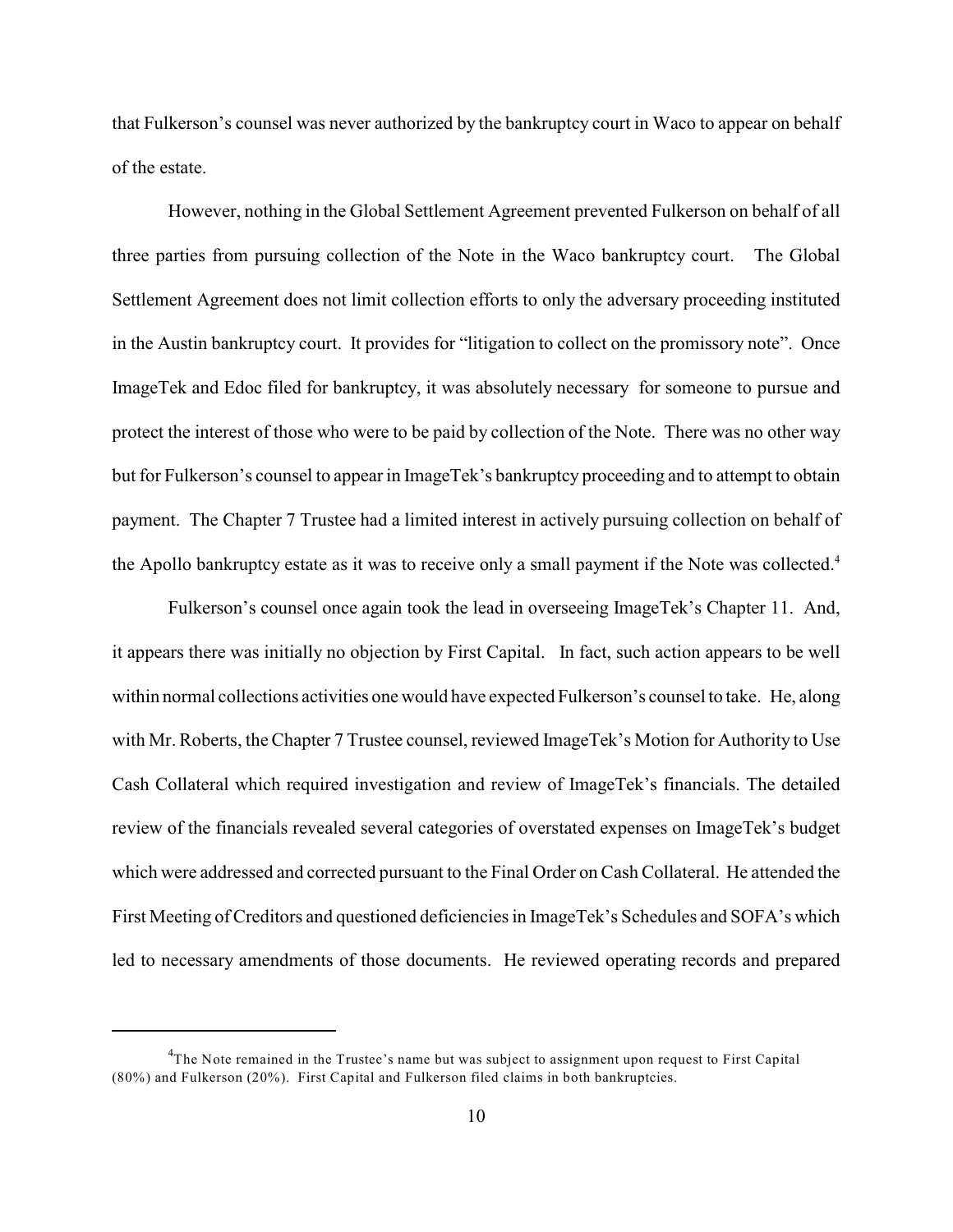tactical Motions to Substantively Consolidate the ImageTek and Edoc bankruptcies, as well as a Motion to Transfer Venue back to Austin, and a Motion to Appoint Trustee (which was not ultimately filed). In his Verified Reply, Fulkerson's counsel indicates that he reduced the 110.1 hours shown on Exhibit B to the Supplemental Response by 8.1 hours of legal assistant time (\$1,012.50) and 4.1 hours of attorney's time (\$1,332.50) making the total amount requested for the bankruptcy work \$31,802.50 (\$34,147.50- (\$1,012.50 + \$1,332.50)).

The Court has reviewed these fees for reasonableness and believes some further reduction is necessary. Travel time is allowed at half time. Fulkerson's counsel made four round trips to Waco at approximately 3 hours per trip (12 hours at \$325.00 per hour or \$3,900.00). The fees will therefore be further reduced by one/half of \$3,900.00 or \$1,950.00.

The Court has also reviewed the detailed analysis prepared by Fulkerson's counsel in connection with Imagetek's financials and is satisfied that the time expended in his efforts with respect to the Motion to Use Cash Collateral were not only warranted but obtained positive results. Likewise, the time reviewing financials and other operating documents in preparation for the First Meeting of Creditors proved successful. The Court, however, questions the 21.8 hours spent preparing the Motions to Consolidate and Transfer Venue as this time seems excessive based on this Court's experience. Such time will be reduced by 25% or 5.45 hours totaling \$1,771.25. The Court will also disallow the fees incurred in preparation of the Motion to Appoint Trustee which was never filed. Therefore a final reduction of 2.9 hours at \$325.00 or \$942.50 will be made. These further reductions total \$4,663.75 (\$3,900.00 + \$1,771.25 + \$942.50).

There were no other substantive line item objections by First Capital to the actual reasonableness of these fees; therefore, \$27,138.75 (\$31,802.50 - \$4,663.75) is reimbursable from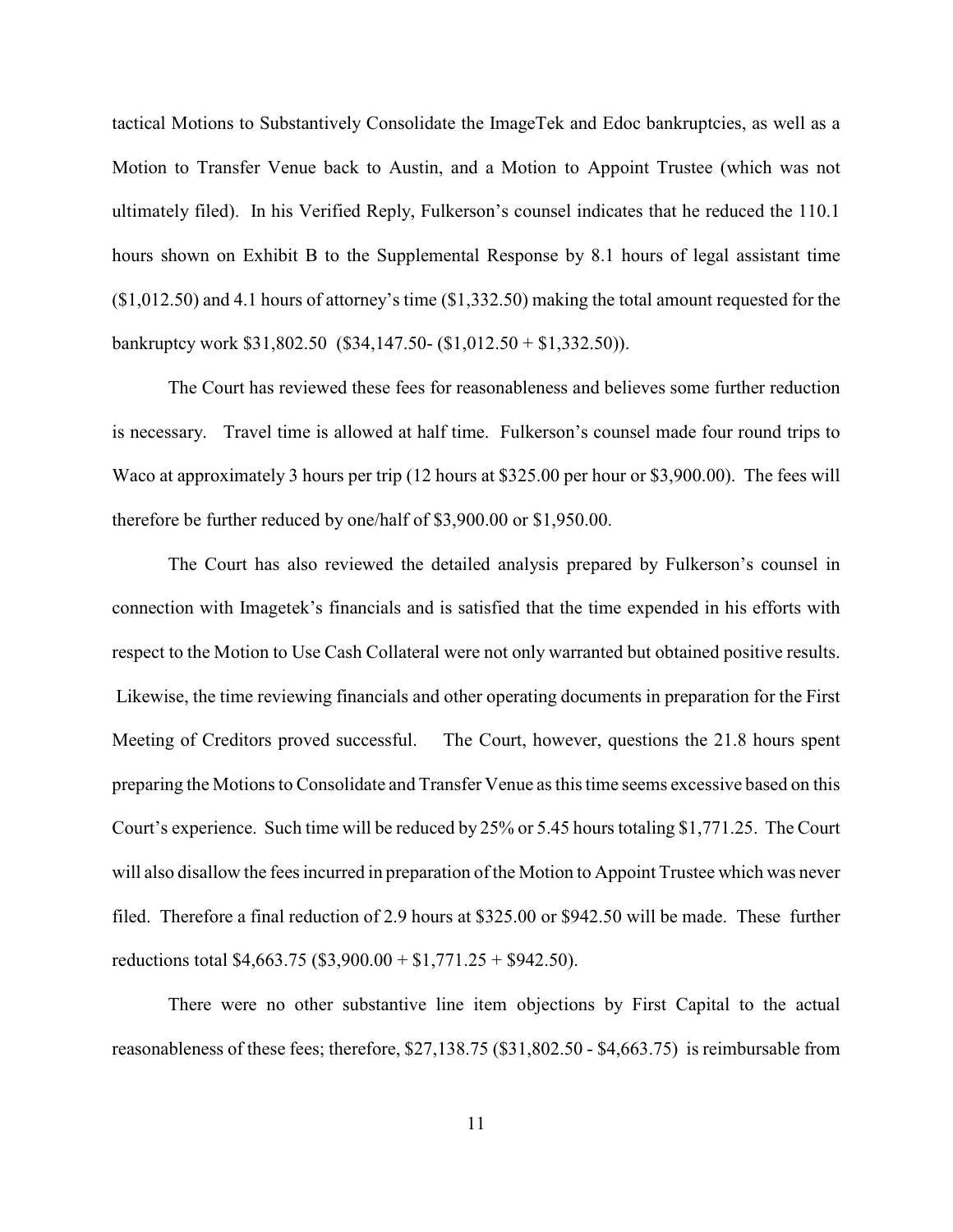the Note proceeds as reasonable attorneys fees incurred in the bankruptcy litigation to collect on the Note.

What is more difficult is Fulkerson's counsel's request for attorneys' fees in connection with the settlement on the Note. To the extent First Capital's objection is that attorney time spent on settlement negotiations are generally not reimburseable, there is no support for that. The Global Settlement Agreement contemplated a settlement effort by First Capital, Fulkerson and the Chapter 7 Trustee. The settlement discussions were an integral part of the litigation process and should be considered part of the collection process on the Note to the extent reasonable.

 First Capital also claims these are not reimbursable because Fulkerson's counsel's time did not benefit anyone except Fulkerson. That, however, is not true. The parties agreed to provide a united front for settlement purposes. Counsel for Fulkerson was to some extent working on behalf of his client but it had also been agreed he "would take the laboring oar" for all the beneficiaries of the Note—and this he did. Fees incurred in settlement negotiations in the context of collection through a bankruptcy case so there will possibly be no more court litigation are reimbursable if they are reasonable.

 Fulkerson's counsel in his Verified Reply acknowledges that of the 63.3 hours designated on Exhibit C of the Supplemental Response as settlement negotiations the actual time allocation is as follows:

1) 4.2 hours were related to drafting the Adversary Proceeding not to settlement.

2) 5.9 hours were related to negotiating and revising the December 6, 2005 Global Settlement Agreement to allow First Capital, Fulkerson and the Chapter 7 Trustee to jointly pursue litigation and or settlement with ImageTek.

3) 16.1 hours shown on Exhibit C have already been written off by Fulkerson's counsel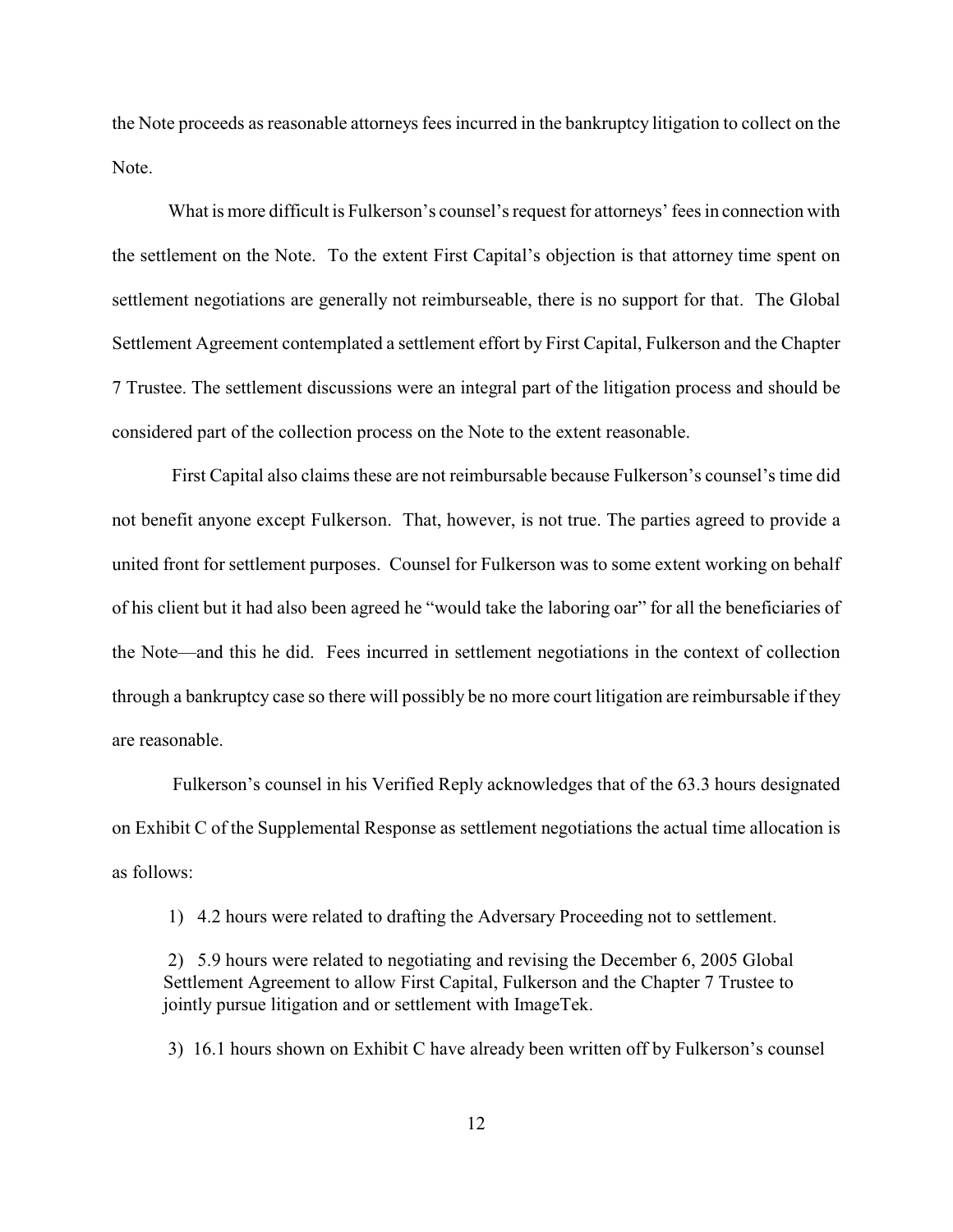4) 6.4 hours on Exhibit C relate to the Waco bankruptcy cases.

5) 30.7 hours shown on Exhibit C are for negotiating the actual settlement with ImageTek Fulkerson's counsel agrees that the fees for work done in the Adversary Proceeding are \$17,355.00. The fees for the bankruptcy litigation are \$27,138.75. Therefore, the court will make no further adjustments to these categories. Fulkerson wrote off 16.1 hours of settlement fees. The 4.2 adversary related hours and the 6.4 Waco bankruptcy related hours are already included elsewhere. Fulkerson's counsel is not entitled to reimbursement for the 5.9 hours for negotiating the Global Settlement Agreement as this is not considered litigation to collect on the Note.

We are therefore left with only 30.7 hours that were spent negotiating the actual settlement with ImageTek–10.8 of those hours being before and after the filing of the Adversary Proceeding and 19.9 hours for settlement discussions during ImageTek and Edoc's bankruptcy proceedings as acknowledged by Fulkerson's counsel. These settlement negotiations occurred over the period of a year beginning in January, 2006 until the settlement finalized in early 2007. The Court believes it reasonable to limit the settlement fees to 30.7 hours at \$325.00 per hour or \$9,977.50 since there were no specific objections by First Capital to the itemized entries provided by Fulkerson's counsel and the amount appears reasonable to the Court.

First Capital in its Response to the Motion to Compel and its Supplemental Response asks the Court to "deny reimbursement of IRS charges unless adequately proven by Fulkerson and Mr. Ferris." Although this request apparently has something to do with a provision in the Global Settlement Agreement, it comes out of the blue. It is unrelated to this Motion to Compel, and there is no pending Motion by First Capital addressing this issue. Further, there was no discussion, evidence or argument with respect to this issue at the hearing. If First Capital desires relief in